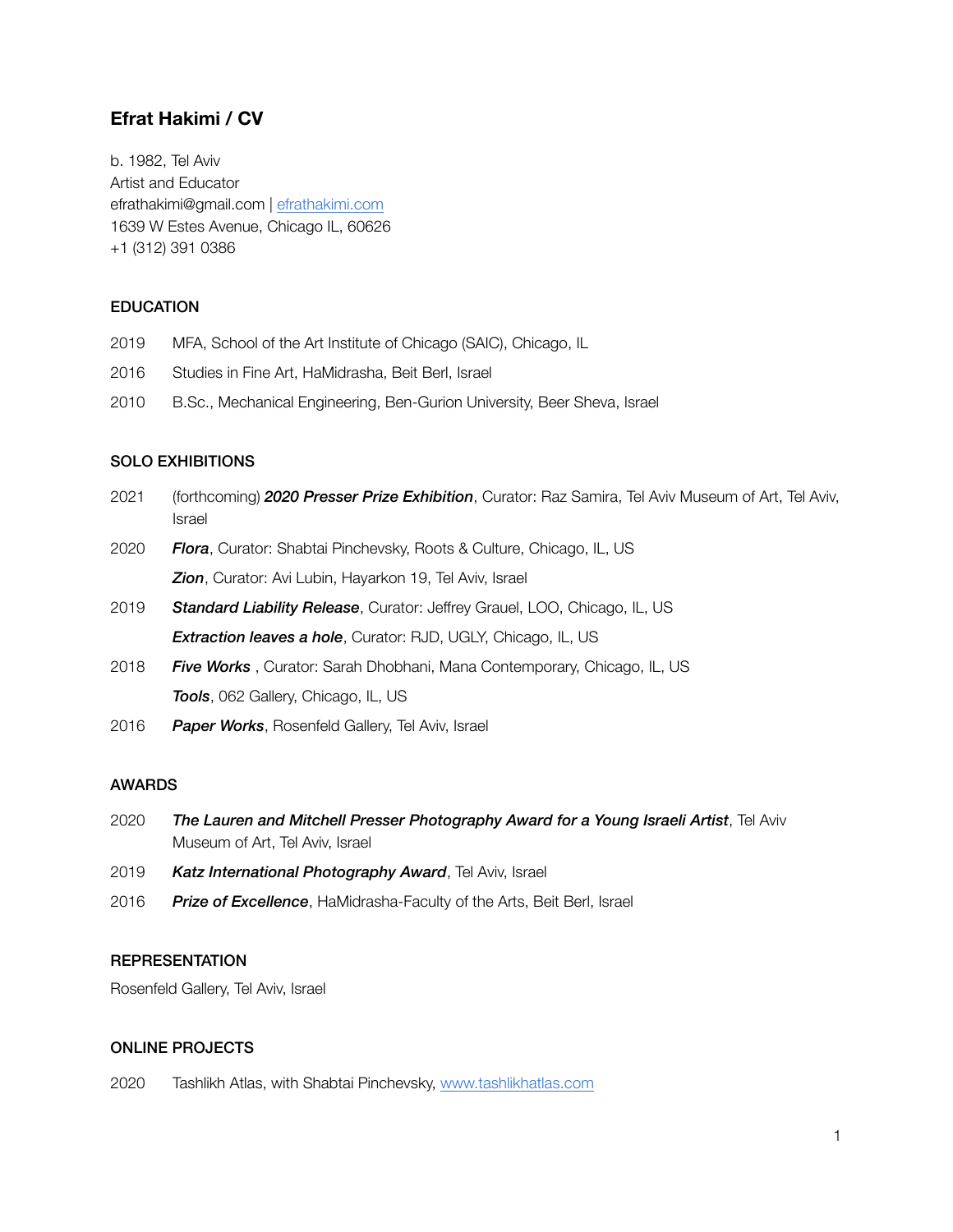### **TEACHING**

| 2021 | Visiting Assistant Professor, Art and Art History Department, Colgate University, Hamilton, NY, US |
|------|----------------------------------------------------------------------------------------------------|
|      | Lecturer, Printmedia Department, SAIC, Chicago, IL, US                                             |
|      | Bookmaking Workshop, Hyde Part Art Center, Chicago, IL, US                                         |
| 2020 | Artist Workshop, CP department, SAIC, Chicago, IL, US                                              |
|      | Art Instructor, Moadon Kol Khadash, Chicago, IL, US                                                |
|      | Artist talk, Spudnik Press, Chicago, IL, US                                                        |
|      | Artist talk with Avi Lubin, Hamidrasha Gallery, Tel Aviv, Israel                                   |
|      | Artist Workshop, Sculpture Department, SAIC, Chicago, IL, US                                       |
| 2019 | Artist talk, Zion National Park, UT, US                                                            |
|      | Bookmaking Workshop, CP department, SAIC, Chicago, IL, US                                          |
|      | Lecture: On Monuments, ATS Department, SAIC, Chicago, IL, US                                       |
|      | Lecture: The Ideologies of Objects, SAIC, Chicago, IL, US                                          |
| 2018 | Artist Workshop, Sculpture Department, SAIC, Chicago, IL, US                                       |
|      | Curatorial: Object Lessons, with Myungah Hyon, 062, Chicago                                        |
|      | Visiting Artist, ATS Department, SAIC, Chicago, IL                                                 |
|      | Together Garden, 21st Century Charter School, Gary, IN                                             |
|      | Lecture: Looking at the Speculum, University of Chicago, IL, US                                    |
| 2017 | Artist Workshop, Petah Tikva Museum of Art, Petah Tikva, Israel                                    |

## **RESIDENCIES**

- 2021 Artport, Short term residency, Tel Aviv, Israel
- 2020 New Media Artist Residency, Mana Contemporary, Chicago, IL, US
- 2019 Spudnik Press Fellowship Program, Chicago, IL, US Zion National Park Artist Residency, UT, US
- 2018 Jewish, Art & Social Change Retreat, Asylum Arts, Detroit, MI, US
- 2017 Artist in Residence, Hamelacha Printmakers, Tel Aviv, Israel Artist Career Development Program, Artport, Tel Aviv, Israel

#### GROUP EXHIBITIONS

- 2021 *Project Roots*, Rosenfeld Gallery, Tel Aviv, Israel *Ground Floor*, Hyde Park Art Center, Chicago, IL
- 2020 *Chicago Expo Exhibition Weekend*, Extase, Chicago *Ground Control*, Rosenfeld Gallery, Tel Aviv, Israel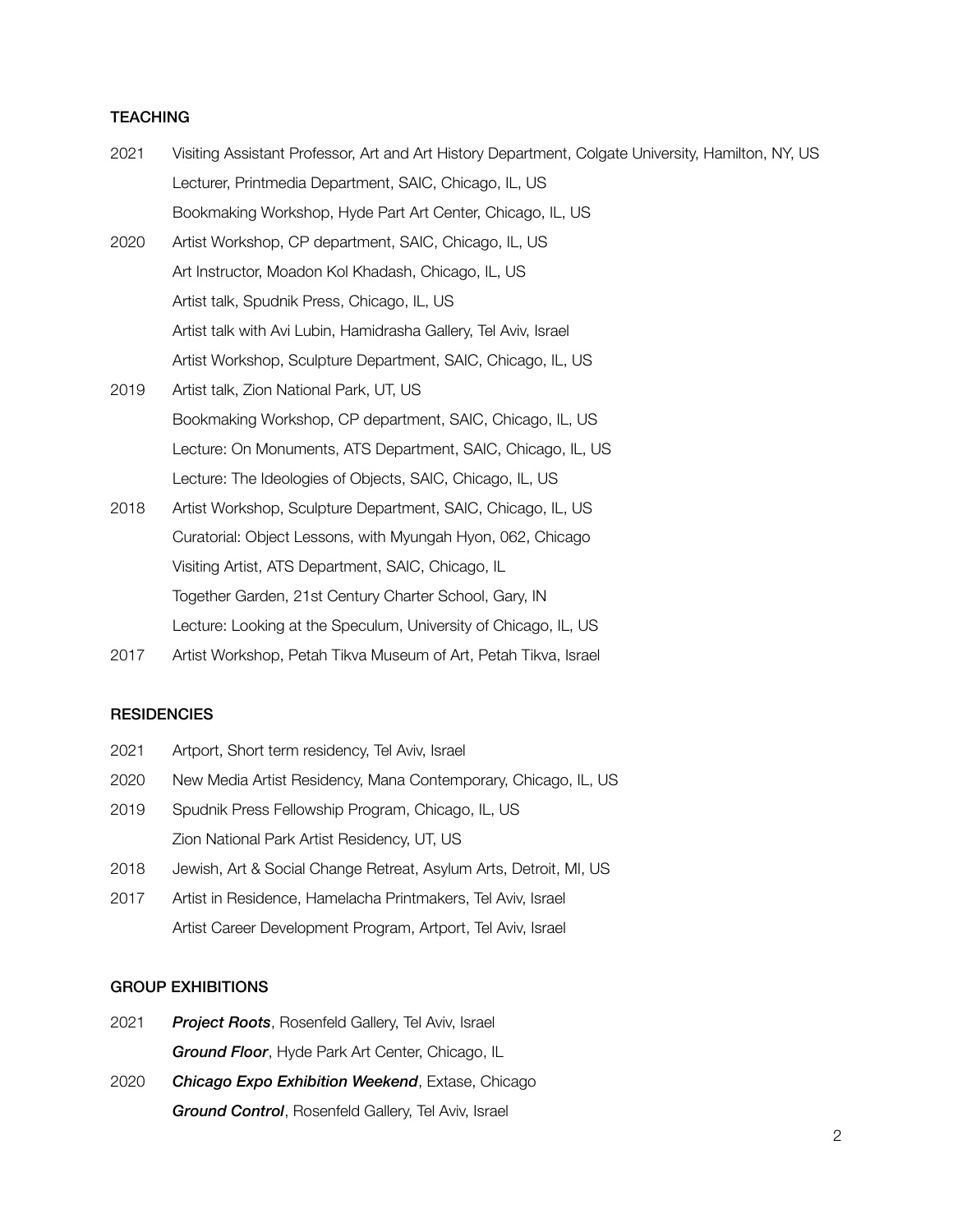|      | Windows to the World, 6018 North, Chicago, IL, US                      |
|------|------------------------------------------------------------------------|
|      | <b>Expansion</b> , EDR Center, Tel Aviv, Israel                        |
|      | by & for, online auction project, link                                 |
|      | Study Habits, USF Gallery, Joliet, IL, US                              |
|      | <b>The Wrong Biennale, UGLY, Chicago, IL, US</b>                       |
|      | <b>Flat Files, Ortega y Gasset, Brooklyn, NY, US</b>                   |
|      | Labor in a Single Shot, SAIC, Chicago, IL, US                          |
| 2019 | Chicago Art Book Fair, Chicago, IL, US                                 |
|      | Tank Art Book Fair, Shanghai, China                                    |
|      | For My Sister, Minshar Gallery, Tel Aviv, Israel                       |
|      | <b>ABC Art Book Fair, Shanghai, China</b>                              |
|      | <b>Summer 2019, Rosenfeld Gallery, Tel Aviv, Israel</b>                |
|      | <b>Just a Window</b> , JAW Chicago, IL, US                             |
|      | Tokyo Art Book Fair, Museum of Contemporary Art, Tokyo, Japan          |
|      | With a Capital P, Elmhurst Museum of Art, IL, US                       |
|      | <b>The Turf, Research House for Asian Art, Chicago, IL, US</b>         |
|      | <b>Messier Objects</b> , 062 Gallery, Chicago, IL, US                  |
|      | <b>MFA Thesis, Sullivan Galleries, Chicago, IL, US</b>                 |
|      | <b>Prints</b> , Hamelaha Workshop, Tiny Tiny Gallery, Tel Aviv, Israel |
| 2018 | Woman in a WorkSpace, Musrara, Jerusalem, Israel                       |
|      | <b>Shared Loneliness</b> , ZB Art Center, Chicago, IL, US              |
|      | Tee Time, Free Range, Chicago, IL, US                                  |
|      | Chicago Art Book Fair, Chicago, IL, US                                 |
|      | <b>Future Tense, The University Club of Chicago</b>                    |
|      | The Cardboard Show, Co-Prosperity Sphere, Chicago, IL, US              |
|      | <b>Unfold</b> , Shanghai Art Book Fair, China                          |
|      | Al Camello Camello Y Al Amor Amor, Medellín, Colombia                  |
|      | Arts, Science + Culture, Screening, Gray Center, Chicago, IL, US       |
| 2017 | <b>Shelter, Beit Kandinof, Jaffa, Israel</b>                           |
|      | Salon, Hakubiya, Jerusalem, Israel                                     |
|      | <b>Escape Room</b> , Nahum Gutman Museum, Tel Aviv, Israel             |
|      | <b>Cherries</b> , Hayarkon 19, Tel Aviv, Israel                        |
|      | <b>Fresh Paint 9, Steinhardt Museum, Tel Aviv, Israel</b>              |
| 2016 | <b>Espace De Travaille</b> , La Fosse, Marseille, France               |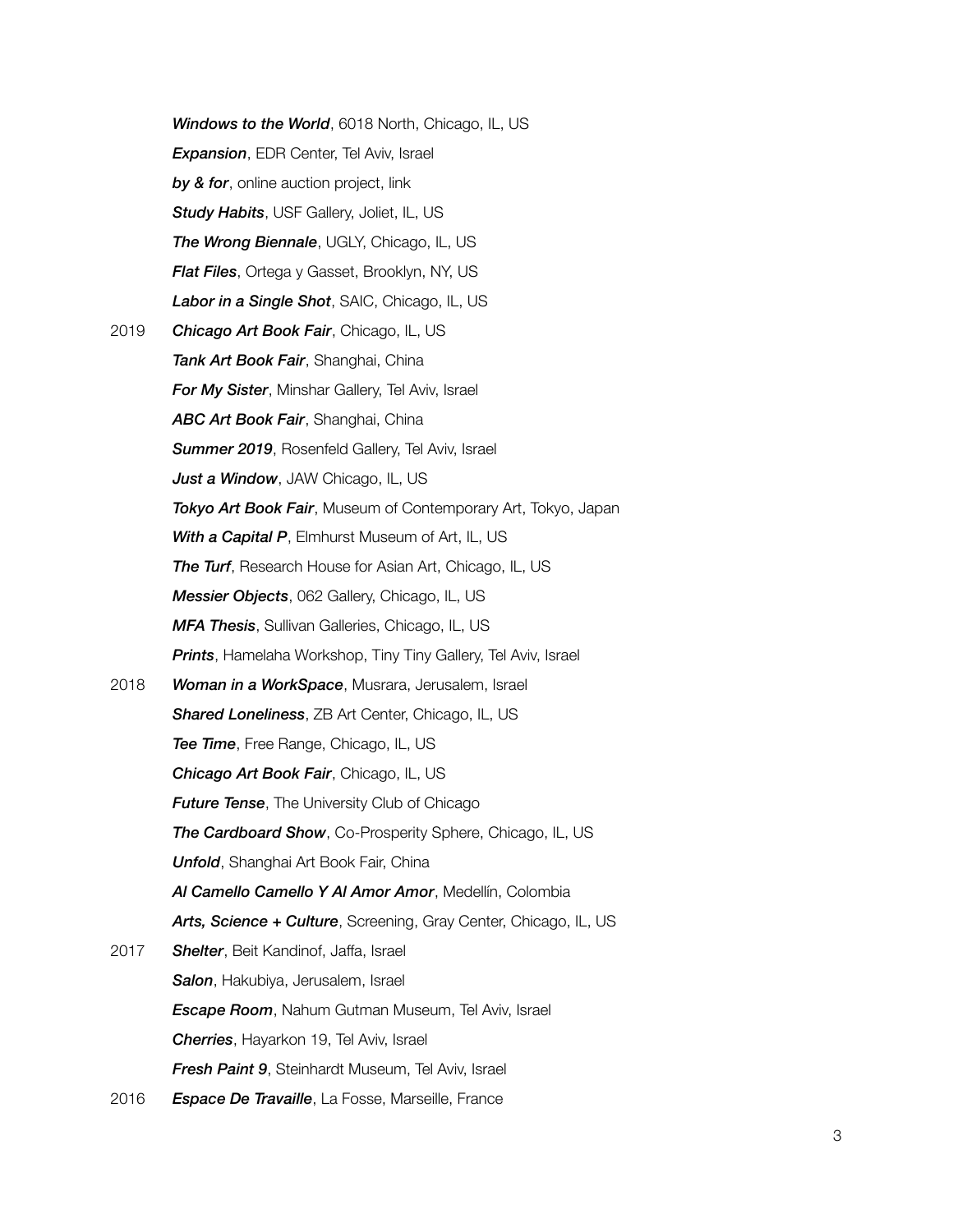*BFA Thesis*, Hamidrasha School of Art, Beit Berl, Israel *Masterpiece*, Rosenbach Gallery, Jerusalem, Israel *Grey Market*, Hayarkon 19, Tel Aviv, Israel

- 2015 *Visitor Center*, Tel Aviv Artists House, Israel *Lies And Crimes*, Hayarkon 19, Tel Aviv, Israel
- 2014 *Shmezalel*, Meshuna Gallery, Tel Aviv, Israel
- 2013 *Hard To Get*, Minshar Workshops, Tel Aviv, Israel
- 2012 *The Photographic Language*, Zilum Ba'am, Tel Aviv, Israel *Paintings*, Sadnat Amaney HaKibutz, Tel Aviv, Israel

### **GRANTS**

| 2021 | Faculty Enrichment Grant, SAIC, Chicago, IL, US                                    |
|------|------------------------------------------------------------------------------------|
| 2020 | Small Grant, Asylum Arts, Brooklyn, NY, US                                         |
|      | Propeller Impact Grant, Threewalls, Chicago, IL, US                                |
|      | Emergency Grant, CERF+, Montpelier, VT, US                                         |
|      | Arts for Illinois Relief Fund , 3Arts, Chicago, IL                                 |
|      | Artist Relief Grant, NY, US                                                        |
|      | Asylum Arts Emergency Grant, Brooklyn, NY, US                                      |
|      | Emergency Grant, Foundation for Contemporary Arts, New York, NY, US                |
|      | High Holidays Digital Art Grant, Asylum Arts, Brooklyn, NY, US                     |
| 2019 | Lisa Wainwright Scholarship, SAIC, IL, US                                          |
|      | Shapiro Center Research Fellowship, SAIC, Chicago, IL, US                          |
|      | REAM Foundation Graduate Merit Scholarship, SAIC, Chicago, IL, US                  |
| 2018 | Exhibition Grant, Mifal HaPais Council for the Culture and Arts, Israel            |
|      | Level Up Grant, Shapiro Center, SAIC, Chicago, IL, US                              |
|      | Professional Development Award, SAIC, Chicago, IL, US                              |
|      | Practice Social Grant, Student Government, SAIC, Chicago, IL, US                   |
|      | Ox-Bow School of Art and Artists' Residency Merit Scholarship, Chicago, IL, US     |
|      | Arts, Science + Culture Initiative Collaboration Grant, U Chicago, Chicago, IL, US |
|      | George & Ann Siegel Scholarship, SAIC, Chicago, IL, US                             |
| 2017 | Dean's Grant, SAIC, Chicago, IL, US                                                |
|      | Incentive Scholarship, SAIC, Chicago, IL, US                                       |

Exhibition Grant, The Rabinovich Foundation for the Arts, Tel Aviv, Israel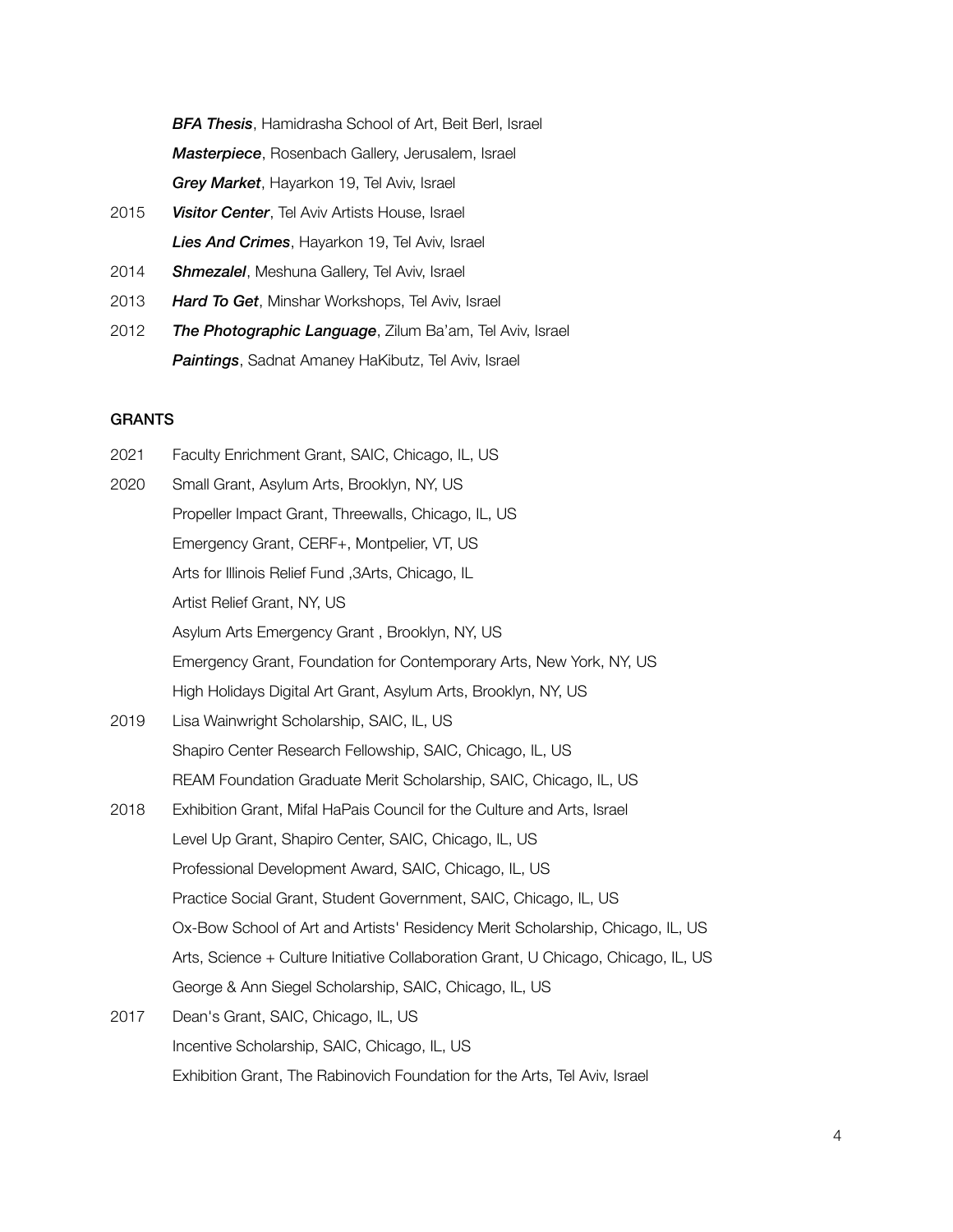#### PUBLICATIONS & PRESS

- 2021 Dea Hadar, *Sick Day*, Jewish Currents, Brooklyn, NY
- 2020 *The Rise and Fall of the Coops*, Jewish Currents, Brooklyn, NY Joy Bernard, *Tashlikh Atlas*, Benditka Magazine, Israel *Presser prize announcement*, Erev Rav Magazine, Israel Ophir Toubul, *Tashlikh Atlas*, Kan Tarbout, Israel Claire Voon, *Critic's Pick*, Expo Chicago, Chicago, IL Lori Waxman, *Lumpen Magazine #137* , Chicago, IL Avi Lubin, *Hamidrasha Gallery Yearbook*, Tel Aviv, Israel Susan J. Musich, Review, 60 Inches from Center, Chicago, IL Kerry Cardoza, *Fall Arts Preview 2020* , Chicago, IL Arielle Angel, *Zion*, Jewish Currents, Brooklyn, NY Lori Waxman, *60 Words/Min Art Critic*, Chicago, IL Moshe Gilad, *Zion*, Haaretz (Hebrew), Tel Aviv, Israel 2019 Jan Tichy & Robin Schuldenfrei, *Ascendants*, IIT, Chicago, IL Kathleen Rice-Guter, *Immersion*, Jewish Currents, Brooklyn, NY
- Casey Carsel, *A Translucent Approach*, Fnews, Chicago Matisse Rosen, *Tikkun/Repair*, Protocols Journal, Glendale, CA Robert Ungar, *Home Biome*, Ground Up Journal, UC Berkeley CA Nathan Englander, *Kaddish.com*, Jewish Currents, Brooklyn, NY Leah Gallant, *Messier Objects*, Chicago, IL Gil Cohen, *Woman in a Workspace*, Photo Poetics, Jerusalem Candor Arts, *Shared Loneliness*, Chicago, IL Tehila Hakimi, *Company*, Resling, Tel Aviv, israel
- 2018 Menachem Kaiser, Jewish Currents, Brooklyn ,NY
- 2017 Nechama Winston, *New Poetics of Labor*, New York, US *Escape Room*, Art Viewer, Antwerp, Belgium. Efrat Hakimi, *Paper Works*, Granta Magazine, Tel Aviv, Israel Efrat Hakimi, *Maayan 13*, Tel Aviv, Israel Rachel Myerson, *Feminine Mystique*, Time Out, Tel Aviv, Israel
- 2016 Efrat Hakimi, *Haokets*, Tel Aviv, Israel Alon Bar, *Every day something falls*, Helicon/Afik, Tel Aviv, Israel Efrat Hakimi, *Hollywood/land*, Maayan, Tel Aviv, Israel